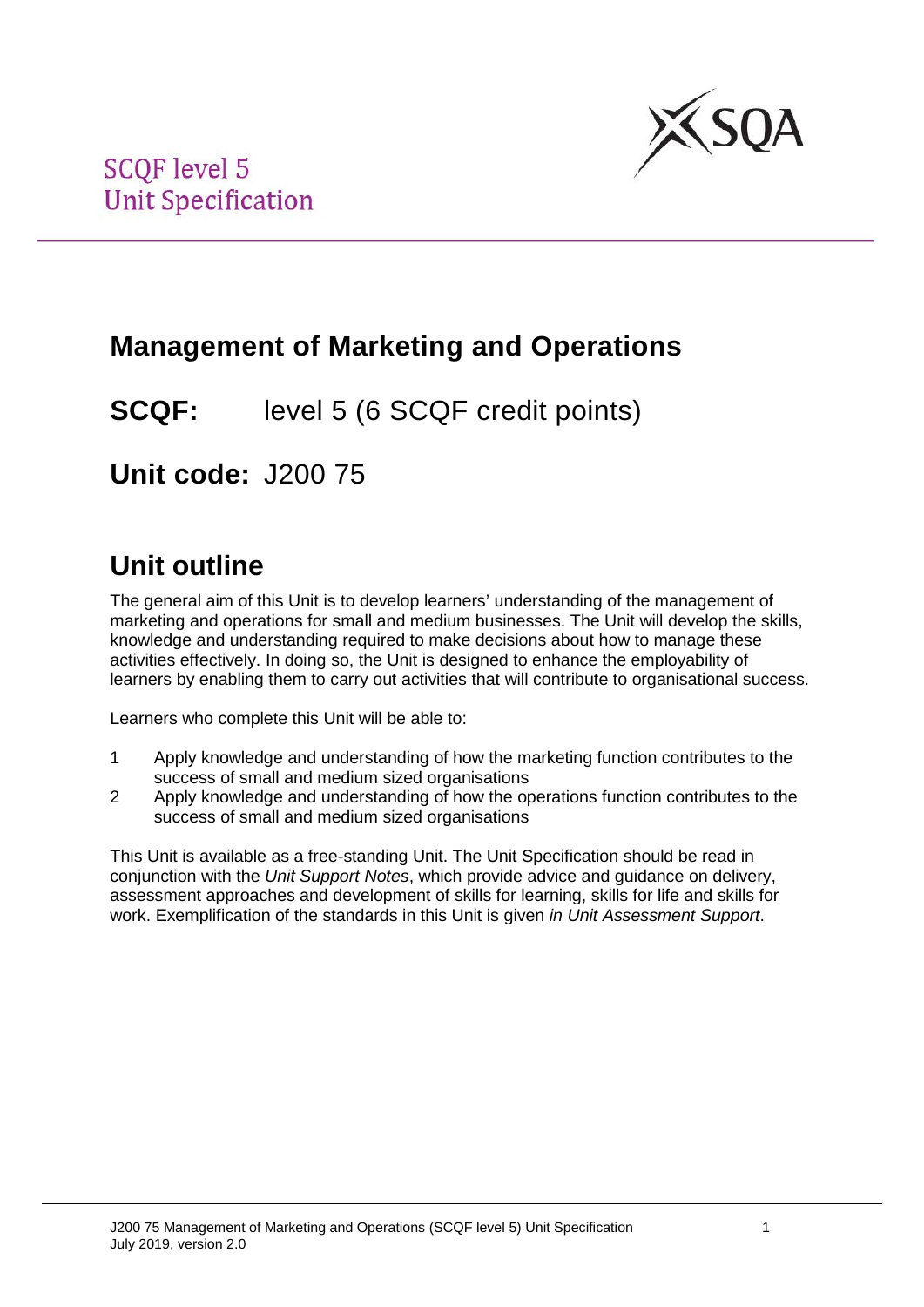### **Recommended entry**

Entry to this Unit is at the discretion of the centre. However, learners would normally be expected to have attained the skills, knowledge and understanding required by one or more of the following or equivalent qualifications and/or experience:

♦ Business (National 4)

Examples of other such relevant prior learning and experiences would be the development of thinking skills, and the ability to work with others. The Unit would also be suitable for those who have demonstrated or are interested in developing enterprising skills.

### **Equality and inclusion**

This Unit Specification has been designed to ensure that there are no unnecessary barriers to learning or assessment. The individual needs of learners should be taken into account when planning learning experiences, selecting assessment methods or considering alternative evidence. For further information, please refer to the *Unit Support Notes.*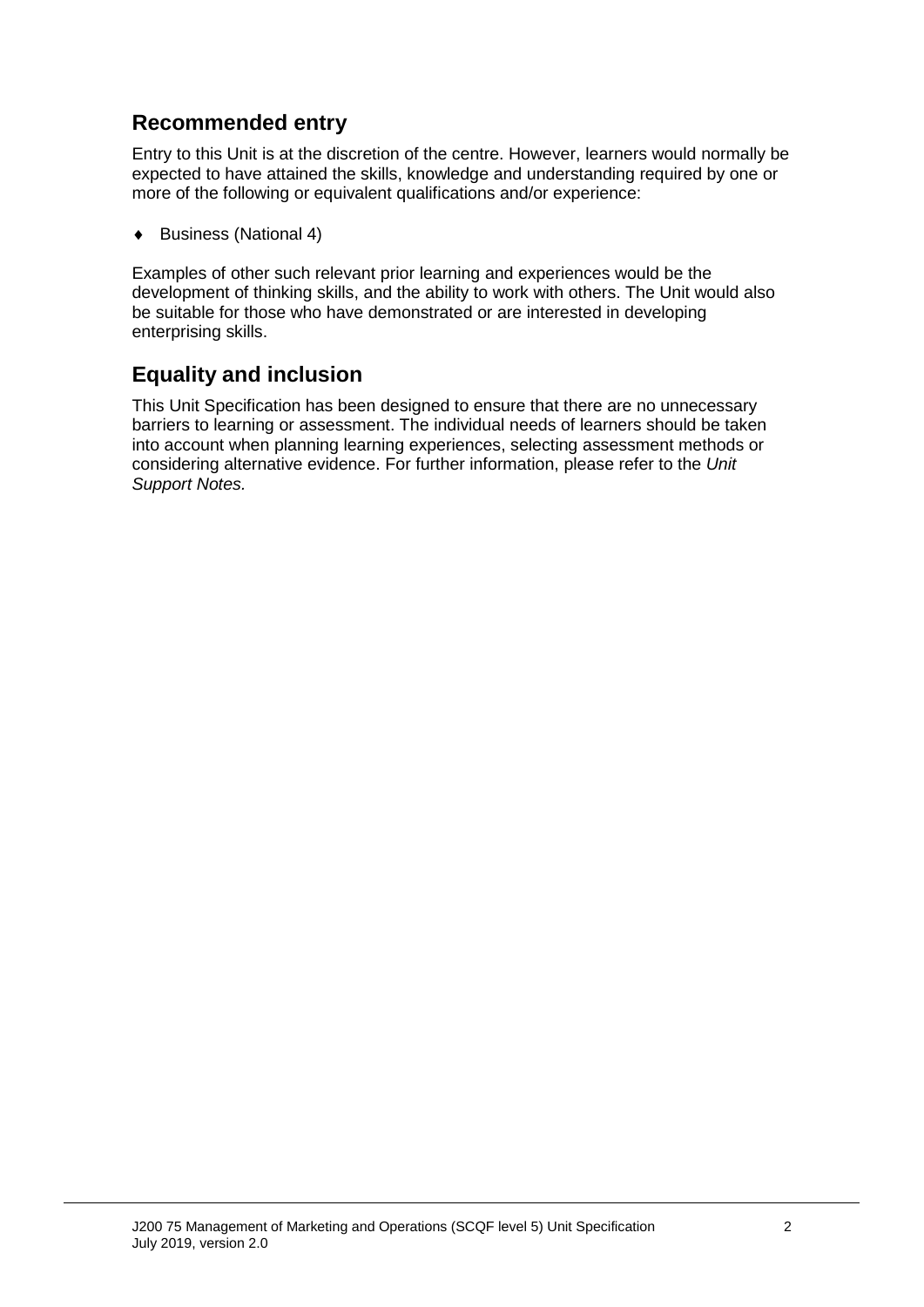# **Standards**

### **Outcomes and assessment standards**

### **Outcome 1**

The learner will:

- **1 Apply knowledge and understanding of how the marketing function contributes to the success of small and medium sized organisations by:**
- 1.1 Describing types and methods of market research and outlining their costs and benefits
- 1.2 Outlining the stages of the product life cycle
- 1.3 Describing elements of the marketing mix
- 1.4 Outlining ways ICT can be used to contribute to effective marketing

### **Outcome 2**

The learner will:

- **2 Apply knowledge and understanding of how the operations function contributes to the success of small and medium sized organisations by:**
- 2.1 Describing factors to consider when choosing a suitable supplier<br>2.2 Describing consequences of over- or under-stocking for an organ
- 2.2 Describing consequences of over- or under-stocking for an organisation<br>2.3 Describing factors to consider when choosing a suitable production meth
- 2.3 Describing factors to consider when choosing a suitable production method 2.4 Outlining methods of ensuring high quality in production practices
- 2.4 Outlining methods of ensuring high quality in production practices<br>2.5 Outlining how technology can be used to contribute to effective op
- 2.5 Outlining how technology can be used to contribute to effective operational activity

## **Evidence Requirements for the Unit**

Assessors should use their professional judgement, subject knowledge and experience, and understanding of their learners, to determine the most appropriate ways to generate evidence and the conditions and contexts in which they are used.

Evidence can be drawn from a variety of sources and presented in a variety of formats. This can include short written responses, participation in group tasks, presenting information to other groups and/or recorded oral evidence. The evidence can be gathered from a variety of tasks and assessments carried out while doing the Unit. Learners should use appropriate business terminology and include, where appropriate, the use of real business examples.

Evidence may be presented for individual Outcomes, or gathered for the Unit. If the latter approach is used, it must be clear how the evidence covers each Outcome.

Exemplification of assessment is provided in *Unit Assessment Support*. Advice and guidance on possible approaches to assessment is provided in the *Unit Support Notes*.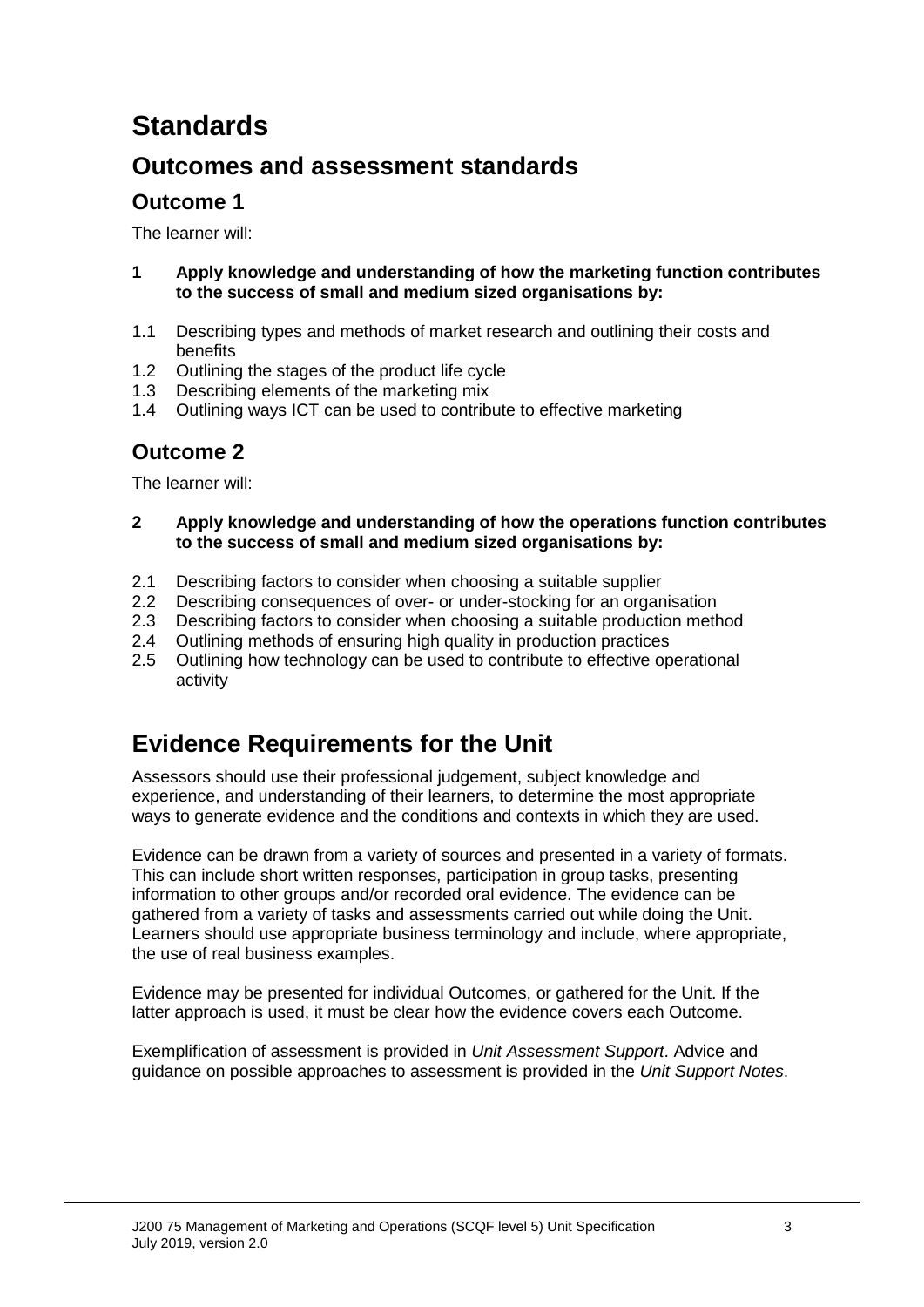### **Assessment standard thresholds**

If a candidate successfully meets the requirements of the specified number of Assessment Standards they will be judged to have passed the Unit overall and no further re-assessment will be required.

The specific requirements for this Unit is as follows:

♦ 7 out of 9 Assessment Standards must be achieved.

It should be noted that there will still be the requirement for candidates to be given the opportunity to meet all Assessment Standards. The above threshold has been put in place to reduce the volume of re-assessment where that is required.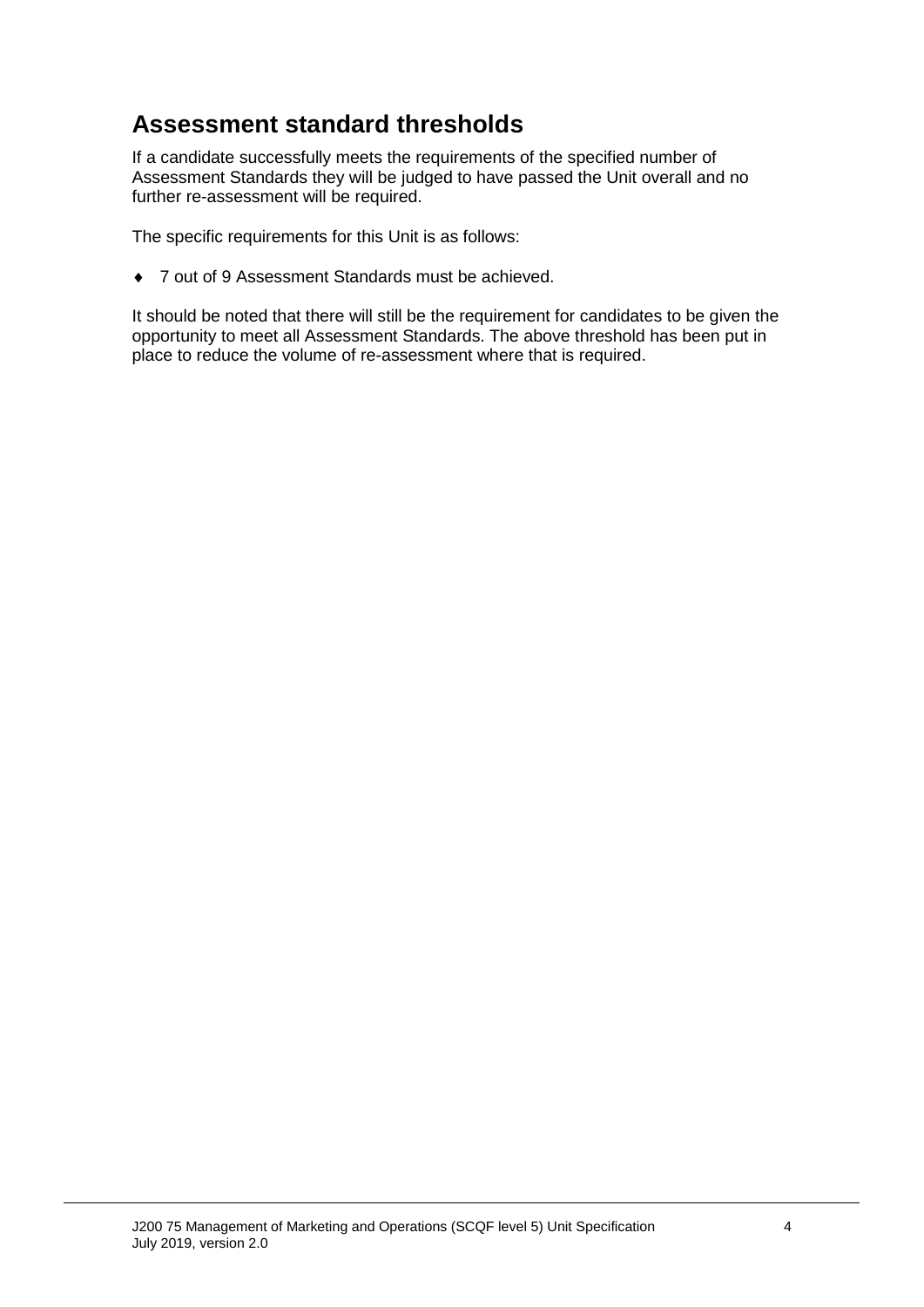## **Development of skills for learning, skills for life and skills for work**

It is expected that learners will develop broad, generic skills through this Unit. The skills that learners will be expected to improve on and develop through the Unit are based on SQA's *Skills Framework: Skills for Learning, Skills for Life and Skills for Work* and drawn from the main skills areas listed below. These must be built into the Unit where there are appropriate opportunities.

#### **2 Numeracy**

2.3 Information handling

#### **4 Employability, enterprise and citizenship**

- 4.1 Employability<br>4.2 Information are
- Information and communications technology (ICT)
- 4.4 Enterprise

#### **5 Thinking skills**

- 5.1 Remembering
- 5.2 Understanding<br>5.3 Applying
- **Applying**

Amplification of these is given in SQA's *Skills Framework: Skills for Learning, Skills for Life and Skills for Work.* The level of these skills should be at the same SCQF level of the Unit and be consistent with the SCQF level descriptor. Further information on building in skills for learning, skills for life and skills for work is given in the *Unit Support Notes.*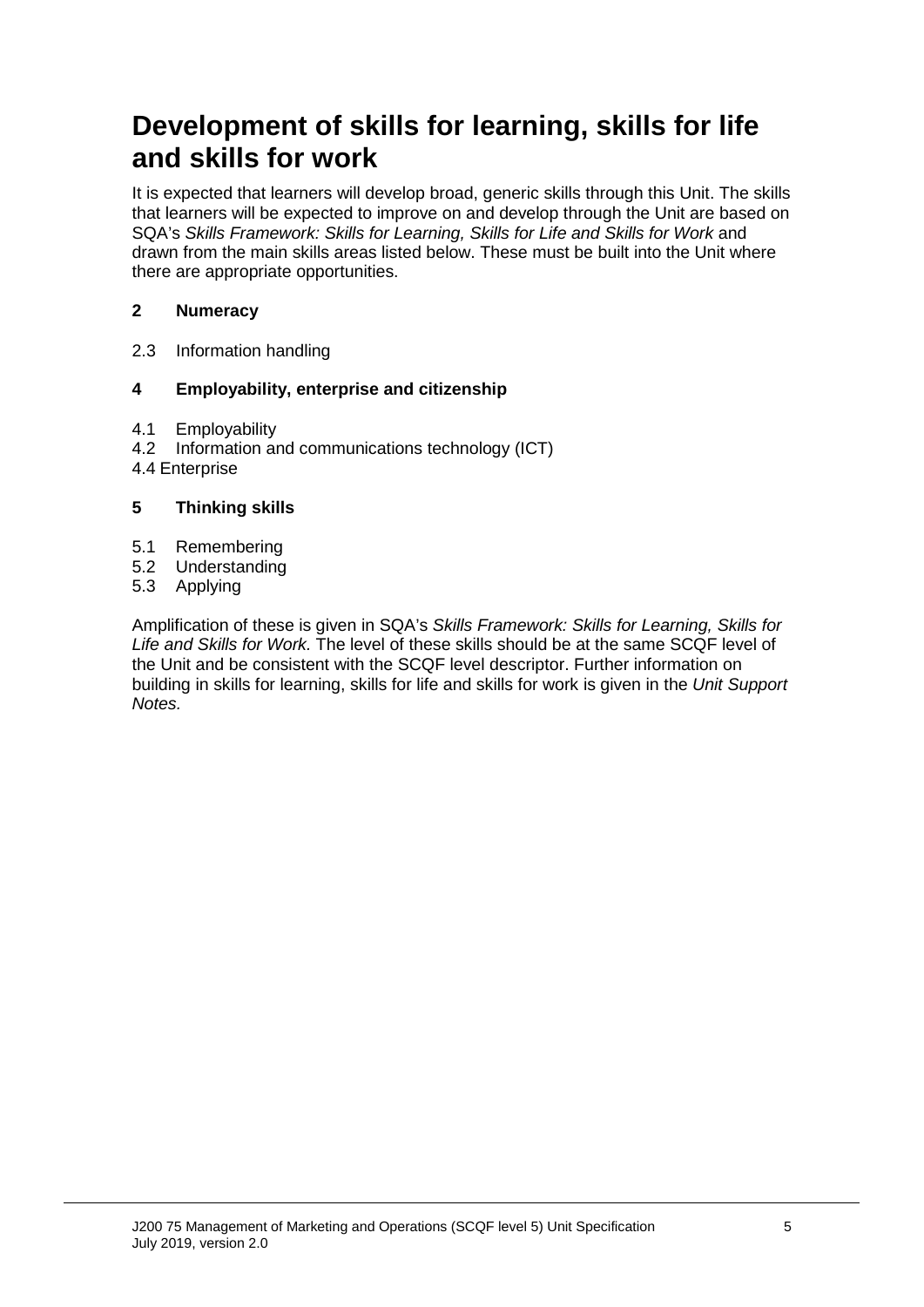# **Appendix: Unit support notes**

### **Introduction**

These support notes are not mandatory. They provide advice and guidance on approaches to delivering and assessing this Unit. They are intended for teachers and lecturers who are delivering this Unit. They should be read in conjunction with:

- ♦ the *Unit Specification*
- ♦ the *Unit Assessment Support packs*

## **Developing skills, knowledge and understanding**

Teachers and lecturers are free to select the skills, knowledge, understanding and contexts which are most appropriate for delivery in their centres.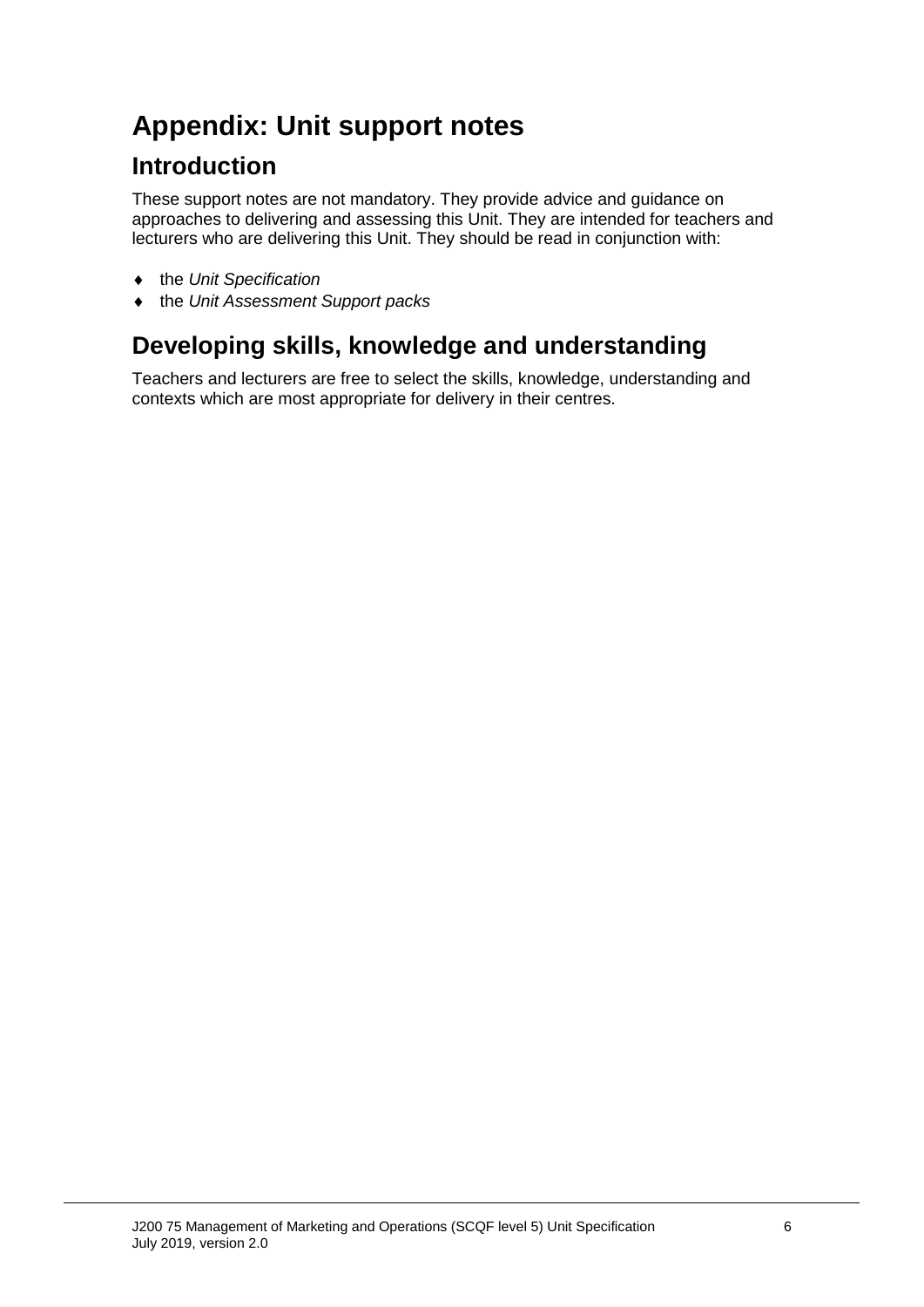# **Approaches to learning and teaching**

| <b>Topic</b>       | Skills, knowledge and understanding                                                                                                                                                                                   | <b>Suggested experiences and activities</b>                                                                                                                                                                                                                                                                                                                                                                                                                                                                                           |  |  |
|--------------------|-----------------------------------------------------------------------------------------------------------------------------------------------------------------------------------------------------------------------|---------------------------------------------------------------------------------------------------------------------------------------------------------------------------------------------------------------------------------------------------------------------------------------------------------------------------------------------------------------------------------------------------------------------------------------------------------------------------------------------------------------------------------------|--|--|
| <b>Customers</b>   | how businesses segment their customers in markets<br>٠<br>how target marketing is beneficial to businesses<br>٠                                                                                                       | enterprising and collaborative learning opportunities,<br>eg creating advertising materials to suit different target<br>markets                                                                                                                                                                                                                                                                                                                                                                                                       |  |  |
| Market<br>research | the different methods of field research and their costs<br>$\bullet$<br>and benefits<br>the different methods of desk research and their costs<br>٠<br>and benefits                                                   | Creating market research surveys (which could be<br>linked to collaborative and enterprise learning<br>opportunities). IT skills could be developed by use of<br>word processing software or online surveys to collect<br>information. Spreadsheet/database software could be<br>then used to record and analyse results.<br>Discussing market research results to decide on<br>actions that could be taken to support the business.<br>Results could be generated from a real survey<br>undertaken as part of an enterprise project. |  |  |
| Product            | the research and development required to create a<br>٠<br>product<br>the purpose and development of branding<br>٠<br>the different introduction, growth, maturity and decline<br>٠<br>phases of a product's lifecycle | enterprising activities to consider how to improve and<br>enhance products that are already available in the<br>market<br>researching established products and tracking how<br>they have changed over the years                                                                                                                                                                                                                                                                                                                       |  |  |
| Price              | pricing strategies<br>٠                                                                                                                                                                                               | researching prices charged for similar products by<br>٠<br>different businesses and discussing findings -<br>learners could make use of price comparison websites<br>providing learners with different scenarios for the<br>launch of new products and asking them to explain<br>suitable pricing strategies                                                                                                                                                                                                                          |  |  |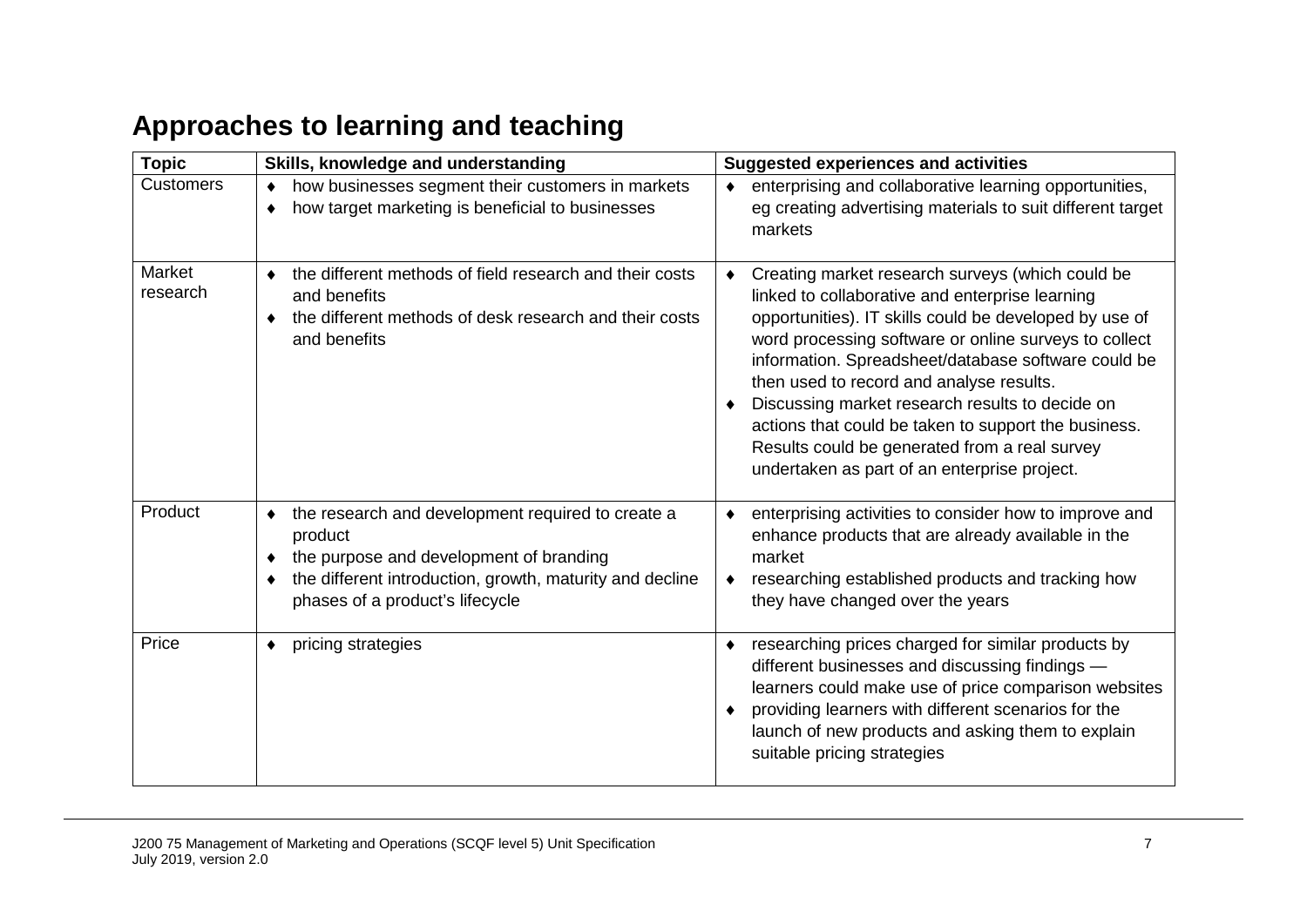| Place                              | how the competition in an area influences business<br>٠<br>location<br>how the availability of resources in an area influences<br>location<br>how the costs of premises in an area influences<br>location<br>how government incentives can influence location<br>factors which influence the method of distribution for<br>products      | providing learners with different scenarios to stimulate<br>۰<br>discussions on the best options for locating a new<br>branch<br>researching businesses to discover reasons for their<br>$\bullet$<br>location choice |
|------------------------------------|------------------------------------------------------------------------------------------------------------------------------------------------------------------------------------------------------------------------------------------------------------------------------------------------------------------------------------------|-----------------------------------------------------------------------------------------------------------------------------------------------------------------------------------------------------------------------|
| Promotion                          | how the advertising helps promote a business<br>٠<br>how special offers help promote a business<br>٠                                                                                                                                                                                                                                     | using collaborative and enterprising activities, learners<br>could prepare promotional materials<br>discussing the best method of promotion, based on a<br>given scenario                                             |
| <b>Suppliers</b>                   | how price influences choice of supplier<br>٠<br>how location and transport costs influence choice of<br>supplier<br>how lead time influences choice of supplier<br>how product quality influences choice of supplier<br>how reliability and reputation influences choice of<br>supplier                                                  | using collaborative and enterprising learning<br>opportunities, learners could investigate the best<br>supplier for their task/activity                                                                               |
| Inventory<br>(Stock)<br>management | the costs of storing inventory (stock) (eg warehousing,<br>security)<br>the risks of storing inventory (stock) (eg theft,<br>$\bullet$<br>obsolescence)<br>cash flow problems from overstocking<br>the loss of profit and reputation from understocking<br>the processes that businesses use to manage their<br>inventory (stock) levels | Completing bin cards to record inventory (stock)<br>received and issued. This would provide an<br>opportunity to develop IT skills, by making use of<br>spreadsheet software<br>Interpreting inventory (stock) graph. |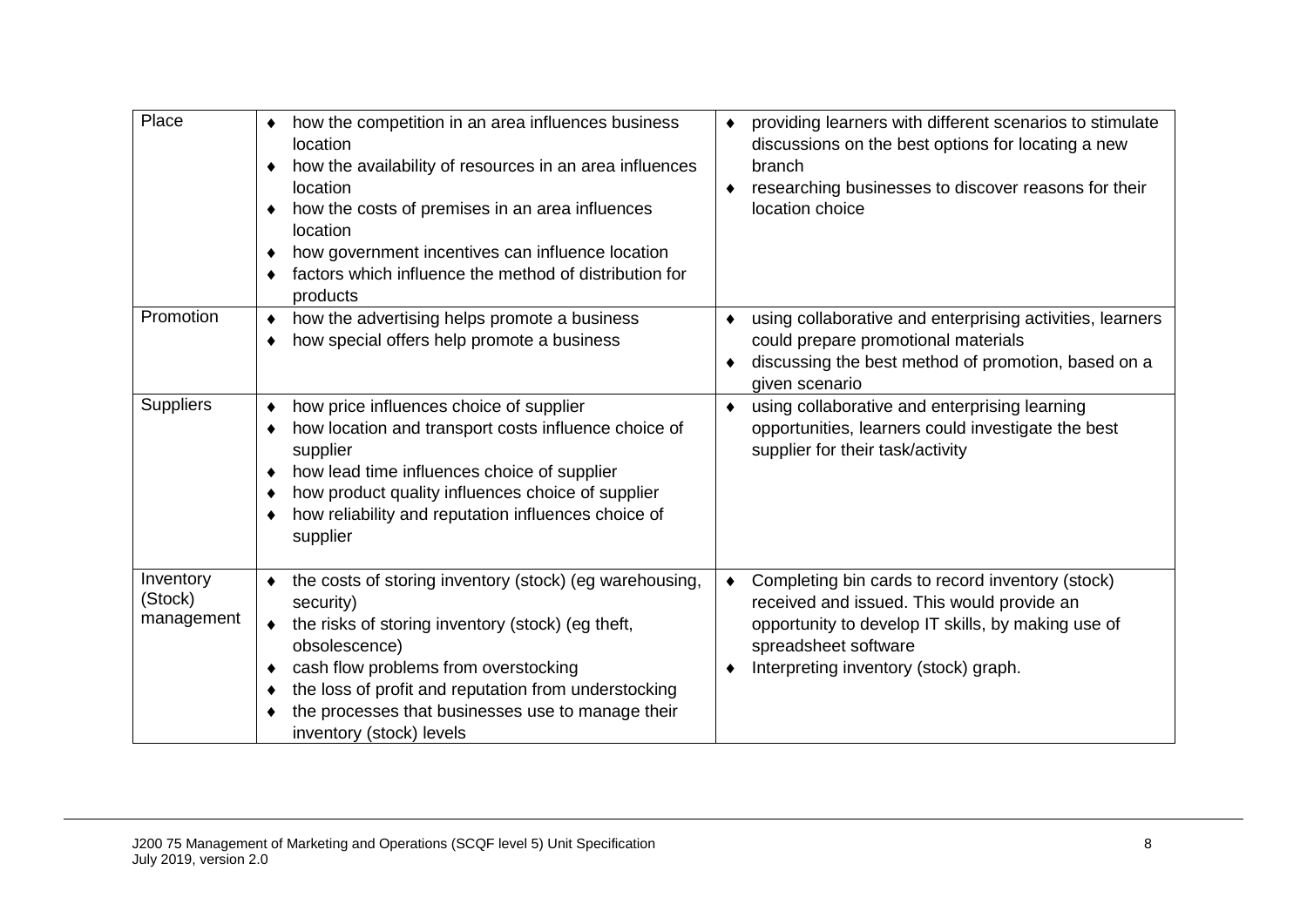| Methods of<br>production<br>Quality | the costs and benefits of capital-intensive production<br>٠<br>the costs and benefits of labour-intensive production<br>the costs and benefits of job production<br>٠<br>the costs and benefits of batch production<br>the costs and benefits of flow production<br>the costs and benefits of quality control activities<br>the costs and benefits of quality raw materials<br>the costs and benefits of well trained staff | showing video clips of different methods of production<br>used by businesses<br>demonstrating different methods of production, eg by<br>using paper models of cars being assembled<br>individually to demonstrate job production and then<br>working as a class to produce the same model to<br>demonstrate flow production<br>arranging field trips to businesses to examine<br>production methods used or inviting in guest speakers<br>to hear about their production methods<br>using the internet to research the ways different<br>businesses ensure they produce a quality product<br>reading news articles where quality is highlighted<br>discussing what the class considers to be good quality<br>products and why<br>inviting in guest speakers to hear about their quality<br>measures |
|-------------------------------------|-----------------------------------------------------------------------------------------------------------------------------------------------------------------------------------------------------------------------------------------------------------------------------------------------------------------------------------------------------------------------------------------------------------------------------|-----------------------------------------------------------------------------------------------------------------------------------------------------------------------------------------------------------------------------------------------------------------------------------------------------------------------------------------------------------------------------------------------------------------------------------------------------------------------------------------------------------------------------------------------------------------------------------------------------------------------------------------------------------------------------------------------------------------------------------------------------------------------------------------------------|
| Ethical and<br>environmental        | the costs and benefits of recycling<br>۰<br>the costs and benefits of minimising packaging<br>٠                                                                                                                                                                                                                                                                                                                             | using the internet to research news articles and<br>company websites which raise ethical and<br>environmental issues<br>using case studies and scenarios that encourage<br>class/group discussion on current ethical and<br>environmental issues                                                                                                                                                                                                                                                                                                                                                                                                                                                                                                                                                    |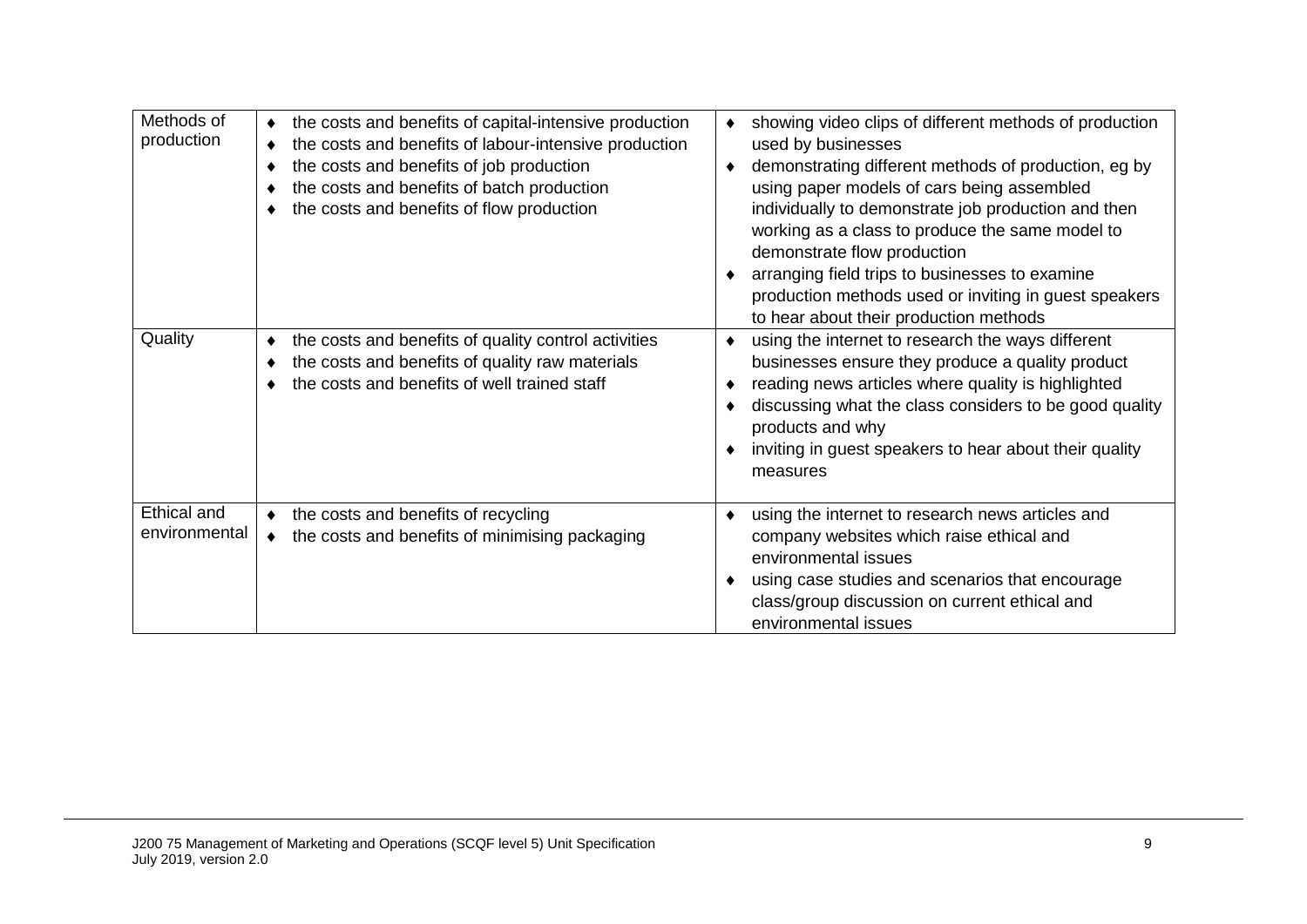## **Combining assessment within Units**

Assessment could be combined in this Unit by holistically assessing all the Outcomes of the Unit in a single assessment. When assessment within the Unit is holistic, teachers and lecturers should take particular care to track the evidence for each individual Outcome.